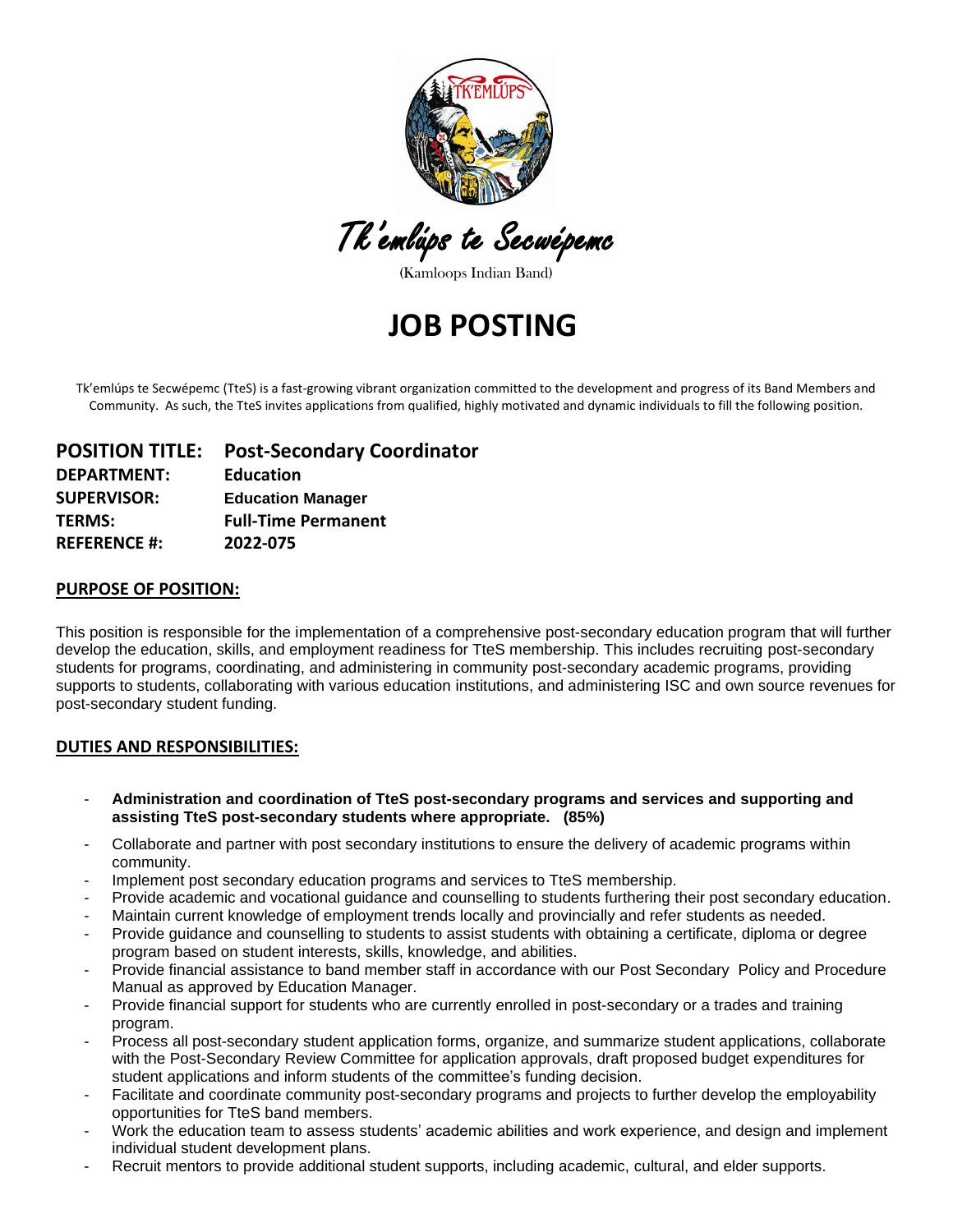- Implement funding and partnership agreements that promote respect and acknowledgment between both parties, including developing and implementing programs and services that are designed to enhance TteS student learning experiences.
- Manage all necessary program reports by deadlines, including training and funding reports, internal budget reports and student assessment reports.
- Promote all post-secondary programs throughout the education networks and in TteS community and recruit potential students to participate.
- Provide extra supports to students as needed to ensure student achievement and retention, including providing additional instructional supports, recruiting mentors, counsellors, employment coaches and minimizing transportation and childcare barriers.
- Establish and maintain excellent rapport with students and the education team to support academic, social and employment counselling for students.
- Process all invoices from accredited post secondary or trades and training institutes for eligible students.
- Ensure students meet funding criteria when applying for funding and after obtaining funding, ensure sponsorship in accordance with the TteS Post Secondary Policy and Procedure Manual.
- Develop and maintain a student data base to ensure TteS has accurate data on all funded students.
- Establish and maintain excellent rapport with students, refer them for academic, social or employment counselling as needed.
- Ensure that our post secondary education allocation is provided equitably to all eligible students in accordance with our Post Secondary Policy and Procedure Manual.
- Keep accurate accounting records of all expenditures in the post secondary education budget.
- Submits the post secondary education nominal roll forms to ISC in a timely manner.
- Assist post secondary students with researching and applying for bursaries or scholarships.
- Reviews post secondary and trades and training student data base prior to reviewing post secondary funding applications to ensure TteS is in compliance with ISC requirements.
- Keep abreast with ISC's National Post Secondary Guidelines and make recommendations for TteS Post Secondary Policy and Procedure Manual.
- Provide quarterly education reports to the Education Manager and student demographic reports from the data obtained in TteS' student data base.
- Build and maintain partnerships with post secondary institutions.
- Establish an impartial student appeal board as per our Post Secondary Policy and Procedure Manual as needed.
- As part of the education team, assist in the planning, development and implementation of programs and services for the Education Department.
- Research and follow legal, regulatory or policy changes regarding post secondary education that are implemented by provincial or federal government and advise Education Manager of such changes.
- Participate in all educational fundraising initiatives.
- Perform all duties and responsibilities in accordance with the TteS' policies, standards, and procedures, and as directed by the Education Manager.
- Maintain confidentiality on all matters relating to the affairs of the Education Department and the TteS.
- **As a member of the Education Department, the Post Secondary Coordinator liaises with stakeholders, participates in administrative meetings, and completes administrative tasks as required. (10%)**
- Attend Committee Meetings such as TteS Post Secondary Review committee, TRU Quelmucw Committee, Transitions to Post Secondary, etc.
- Work with other TteS departments and Education Team members on projects such as: Youth Community Beautification Project, Summer Student Employment Program and Tkek Yeel Stem Camp.
- Research and apply for all external funding for post secondary programs and services including all reporting to funders and post secondary institutions.
- Provide education, employment or financial reports to the Education Manager as required.
- Administer the Post Secondary budget under the direction of the Education Manager and report any budget over expenditures or potential shortages immediately to the Education Manager.
- **Other related duties as required. (5%)**

### **Professional Certification, Education and Experience:**

- 1. Bachelor's Degree in Education, Social Work (Counselling), Business Administration or other relevant area.
- 2. At least 5 years' experience working in adult education, life skills coaching, employment readiness, student assessment and mentoring with First Nations.